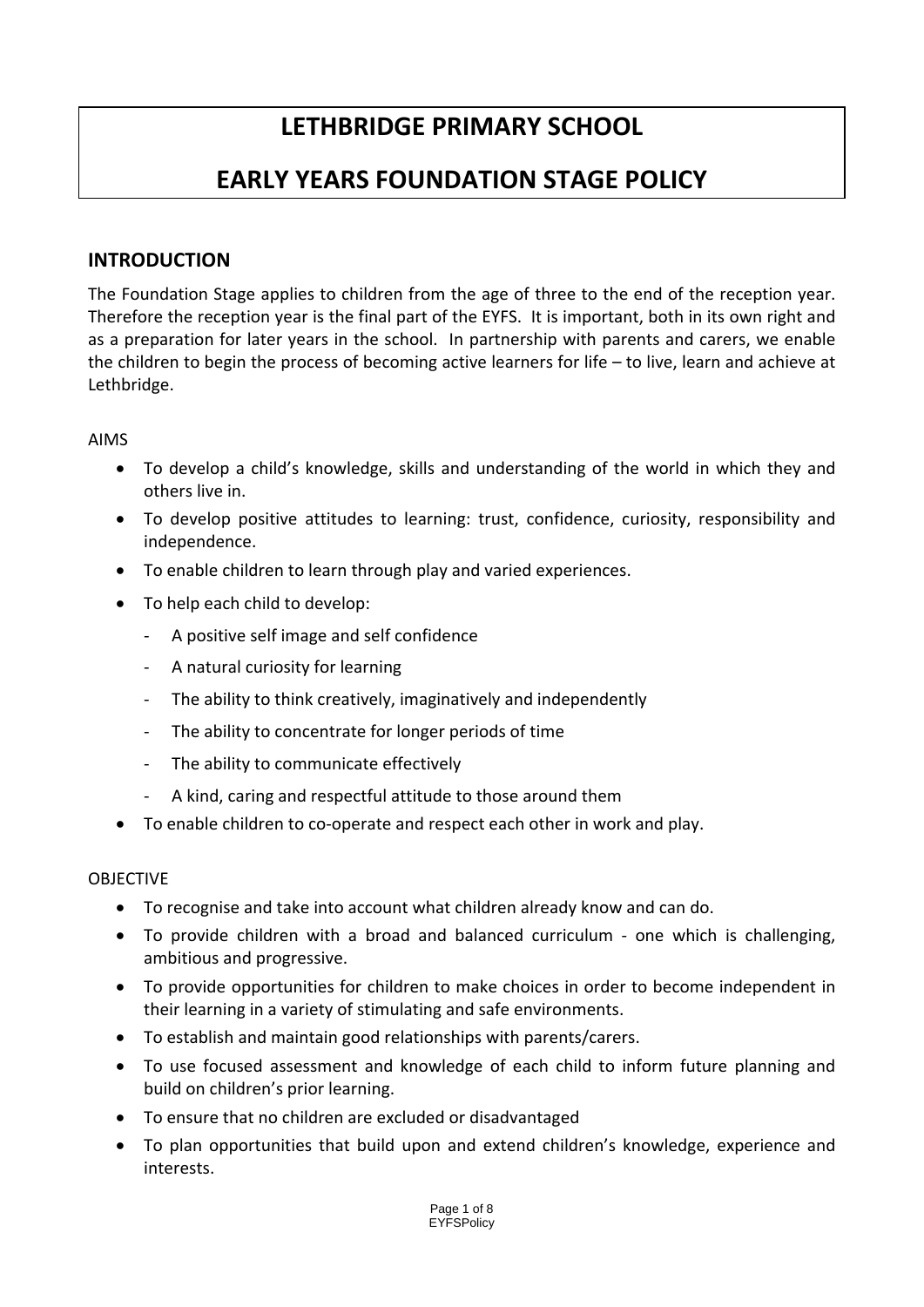- To use a wide range of teaching strategies based on children's learning needs.
- To provide a safe and supportive learning environment in which the contribution of all children is valued.

# **THE EARLY YEARS FOUNDATION STAGE**

There are four themes that shape our practice at Lethbridge:

- A Unique Child
- Positive Relationships
- Enabling Environments
- Learning and Development

Each theme has an overarching Principle

#### **THEME: A UNIQUE CHILD**

We recognise that every child is a competent learner who can be resilient, capable, confident and self assured. We know that children develop in individual ways and at varying rates. Children's attitudes and dispositions to learning are influenced by feedback from others; we use praise and encouragement, as well as celebration and rewards to encourage children to develop a positive attitude to learning.

#### **THEME: POSITIVE RELATIONSHIPS**

At Lethbridge school we understand that children learn to be strong and independent from secure relationships. We aim to develop caring, respectful, professional relationships with children and their families.

#### **THEME: ENABLING ENVIRONMENT**

We fully acknowledge the key role the environment plays in supporting and extending children's development. Through observation we assess the children's interests, stages of development and learning needs before planning challenging, achievable activities and experiences to extend the children's learning.

#### **THEME: LEARNING AND DEVELOPMENT**

We understand and recognise at our school, that children learn and develop in different ways, at different rates and have their own learning styles. We value all areas of learning and development equally and understand that they are often linked.

**The EYFS is made up of seven areas of Learning and Development and underpinned by the principles of the EYFS. These areas are interconnected and although each are equally important, three areas are particularly crucial for igniting children's curiosity and enthusiasm for learning.** 

> Page 2 of 8 **EYFSPolicy**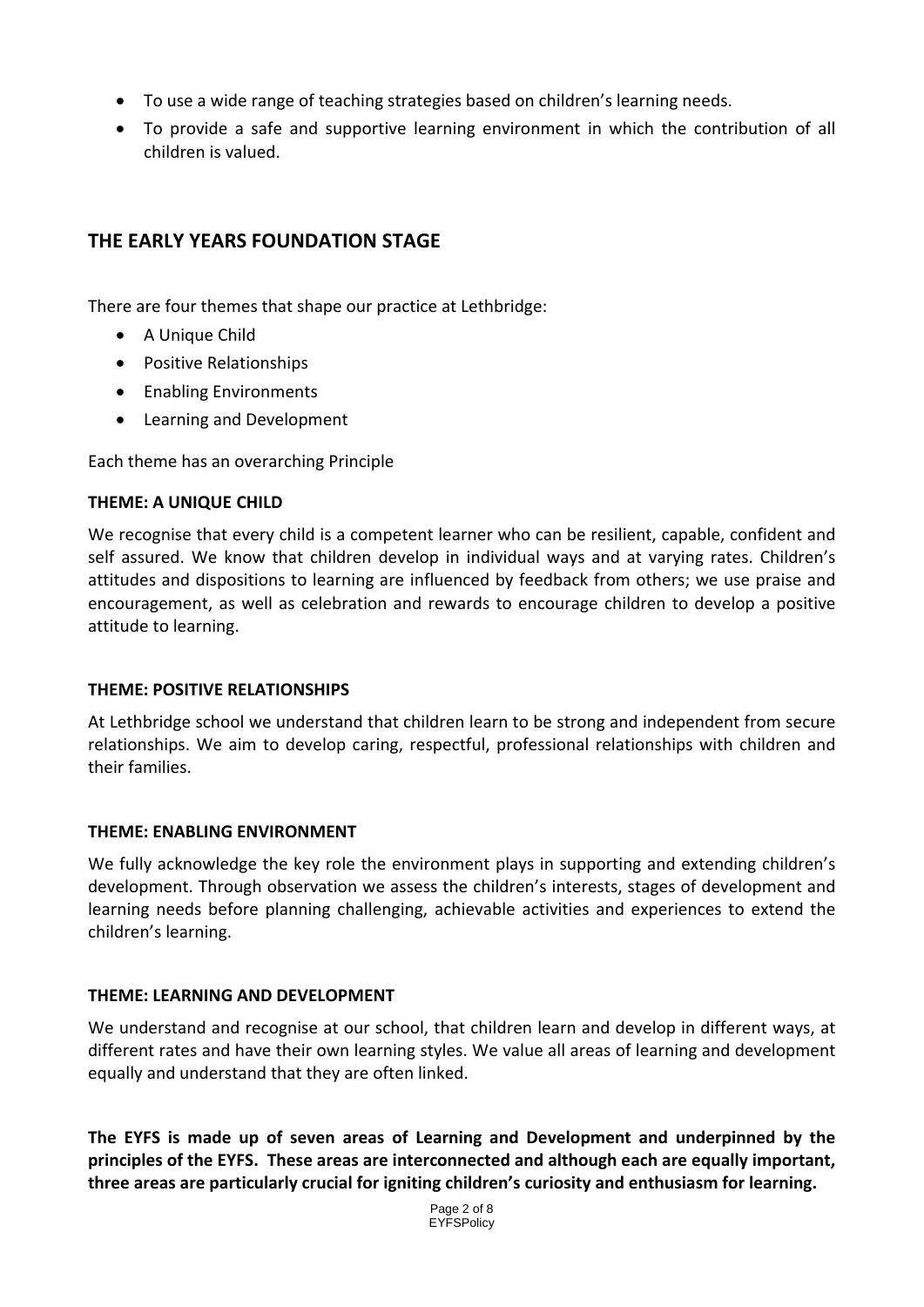The three *Prime* areas are:

- ‐ Communication and Language
- ‐ Personal, Social and Emotional Development
- ‐ Physical Development

The three 'prime' areas are seen as the essential 'building blocks' for securing these positive outcomes later in life. Therefore at Lethbridge, we believe the right foundations of early learning make significant differences to outcomes for children and to future life chances.

We also support children in four *specific* areas through which the prime are strengthened. These are:

- ‐ Literacy
- **Mathematics**
- ‐ Understanding the World
- ‐ Expressive Arts and Design

## **TEACHING AND LEARNING IN THE EYFS**

We understand and recognise at our school, that children learn and develop in different ways and have their own learning styles. We value all areas of learning and development equally and understand that they are often linked. Teaching and learning in the EYFS is planned to help children achieve the Early Learning Goals by the end of the foundation stage.

The curriculum offered and received by children in the Reception year:

- involves the children in the learning process by asking them what it is they already know and what they want to find out;
- is implemented through planned purposeful play and a mix of adult‐led and child‐led activities;
- is broad, balanced and promotes social, emotional, intellectual, physical and spiritual development;
- gives teachers the opportunity to observe children, so that planning can be based around appropriate learning experiences and concerns about a child's development can be identified;
- gives children the opportunity to learn explore and develop learning experiences;
- gives opportunities both in and outdoors;
- reflects teacher's understanding of how children develop and learn;
- reflects teacher's knowledge of each child;
- ensures that a range of approaches are used to provide first‐hand experiences in a controlled and safe environment;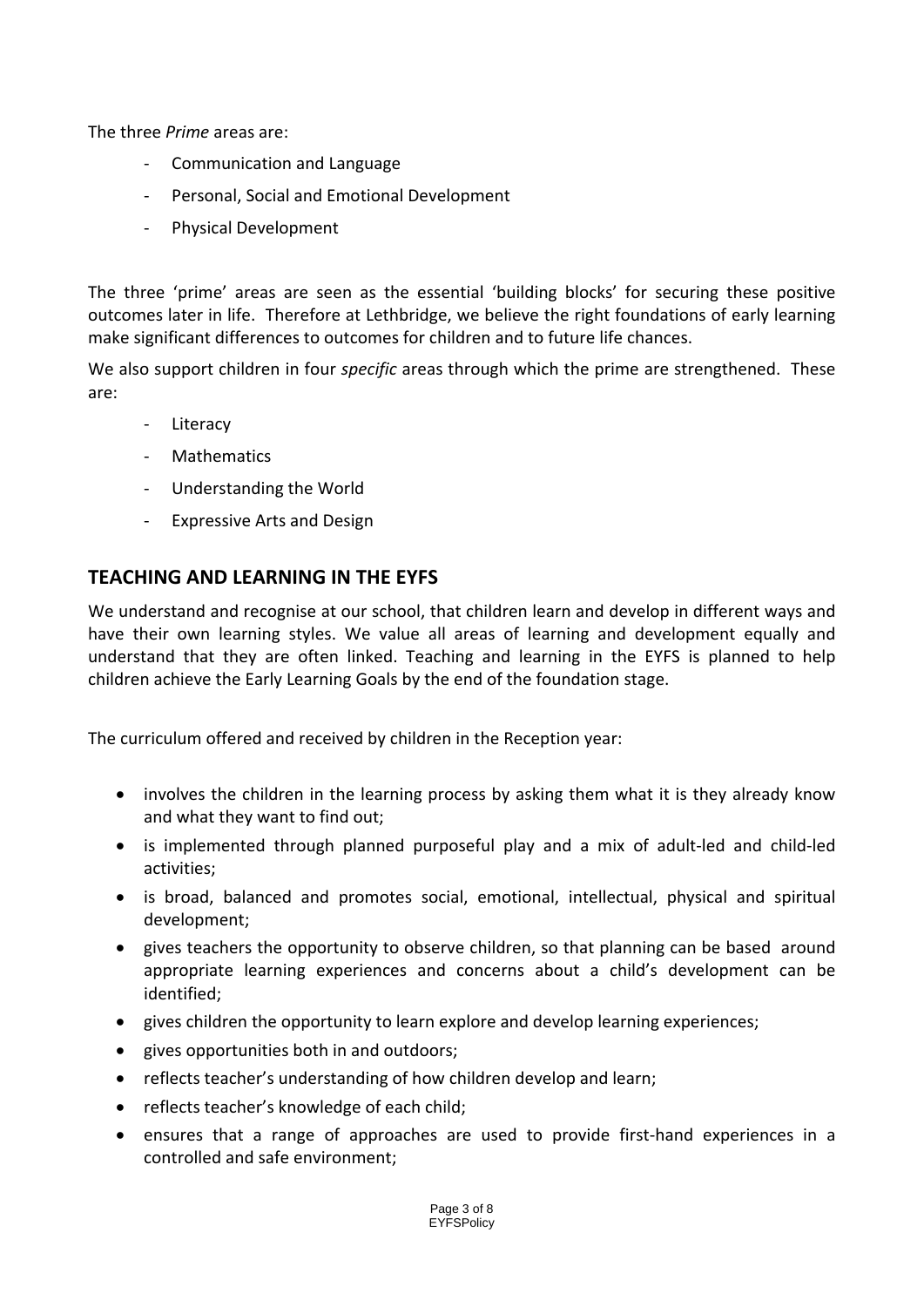- ensures development of communication through ensuring that all adults give clear explanations, make appropriate interventions and extend and develop play and talk;
- gives opportunities to think creatively, investigate and problem solve alongside other children as well as on their own;
- gives opportunities to develop a strong foundation in early reading, writing and mathematics.

# **Planning**

Learning is firmly established within a framework of planning for the long, medium and short term. Long term and medium term plans are based around themes, such as activities related to settling in or celebrations such as Christmas. Short term plans change weekly and are produced in response to the needs, achievements and interests of the children.

The planning:

- reflects an understanding of how young children learn;
- takes into account provision of a balance between child‐initiated and adult‐initiated or directed activities;
- takes into account child development and how the children progress;
- gives opportunities for learning both in and outdoors;
- encompasses what the children have learnt using teacher knowledge and identifies the next steps they need to take in their learning.

## **The Learning Environment**

The Early Years Foundation Stage Unit is organised to allow children to explore and learn securely and safely. There are areas where the children can be active, as well as areas for quiet. The unit is set up in learning areas, where children are able to find and locate equipment and resources independently. The EYFS Unit has its own enclosed outdoor area. This has a positive effect on the children's development. Being outdoors offers the children further opportunities to explore, use their senses, develop their language skills and be physically active. We plan activities and resources both inside and outside enabling the children to develop in all the areas of learning.

## **Assessment, Record Keeping and Reporting**

Transition records are passed from the pre‐school providers before the children enter school. During the first term in Reception, the teachers assess the children using our own Baseline Assessments to identify what the children already know, identify patterns of attainment within the cohort in order to adjust the planning for individual or groups of children and to monitor progress throughout the year, identifying which children/groups of children are likely to need the most help. Parents and carers are also asked to share information to inform the initial assessment process and also throughout the year.

Throughout the year the teachers and other adults who work with the children build up a solid knowledge of each and every child. They collate recorded work on WOW boards; carry out informal observations of adult directed and child initiated learning; use information provided by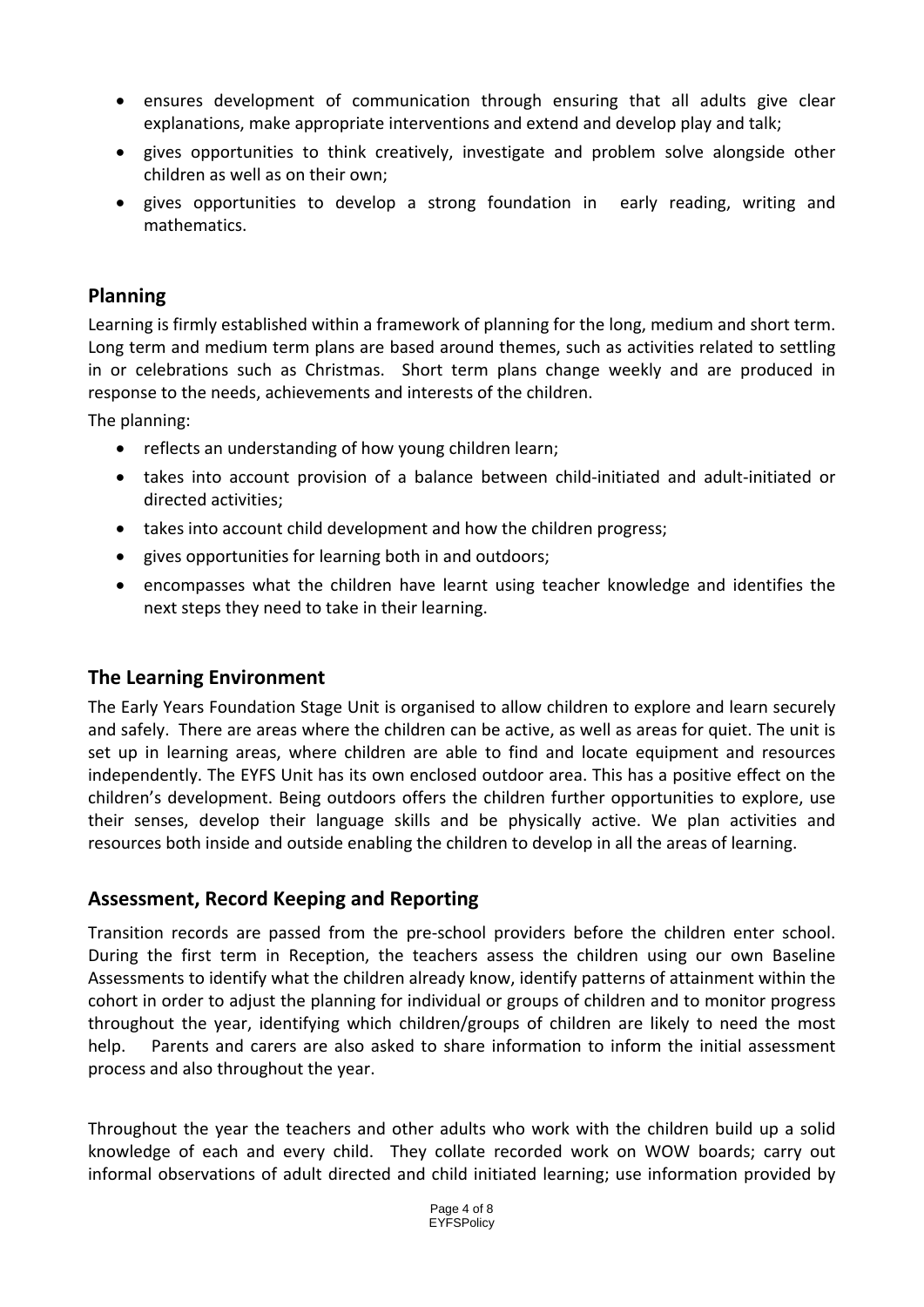parents/carers; discuss things with the children and use incidental observations. The evidence gathered is used to inform planning, the development matter and Early Learning Goals. The children's progress is tracked and monitored using teacher knowledge and recorded on Target Tracker. Teachers also use the information to decide next step for learning, planning and progress. All knowledge is used to assess the children's achievement at the end of the year.

Under the early adopter EYFS Profile, we are expected to make a judgment as to whether a child is emerging (1) or expected (2) in relation to the early adopter Early Learning Goals in the summer term at the end of the Reception Year. In total there will be the 17 ELG judgements on the bases of emerging or expected level and this is a statutory requirement. This is shared with both the LEA and parents. Throughout the year teachers will meet to moderate their assessments across the year group and with cluster schools to ensure consistency and fairness. EYFS Teachers also attend the Local authority led trialling agreement moderation which takes place each year.

Each child's progress is reported to parents/carers both informally and at meetings, which take place during the Autumn and Spring terms. Written reports are sent out during the Summer term containing end of year judgements. A written statement setting out how well a child is developing against the 3 characteristics of effective learning may also be included.

## **Staffing and Organisation**

There are 70 children in reception. They are split into 2 registration groups and then into smaller teaching groups at various points in the day. Within the Reception unit we have three teachers and three Teaching Assistants.

The children have daily opportunities for structured and free-flow play both in the classroom, conservatory areas and in the custom built EYFS outdoor area. This time is supported by an adult, who acts as a facilitator to the child's learning. The teacher liaises with the teaching assistants, regularly involving them in planning, preparation and assessment. We are always aiming to improve our teaching skills, knowledge and understanding and so all practitioners are encouraged to participate in local authority courses, in‐service and local cluster group training. Practitioners also conduct and attend in‐house training and disseminate new initiatives, ideas and teaching methods to colleagues.

## **ROLE OF THE EYFS PHASE LEADER**

The Early Years Foundation Phase Leader is part of the Senior Leadership Team to ensure that the quality of the education provided meets the needs of all the children and the aspirations of their parents.

# **EQUAL OPPORTUNITIES**

In the EYFS, children are given equal opportunities to engage in activities regardless of their ethnicity, culture or religion, home language, family background, special educational needs, disability, gender or ability. Please see the Equal Opportunities Policies for more information.

## **SAFEGUARDING**

At Lethbridge Primary School we promote the safeguarding of all children. All adults working with the children are subject to an Enhanced DBS check. The safety and welfare of all children in Early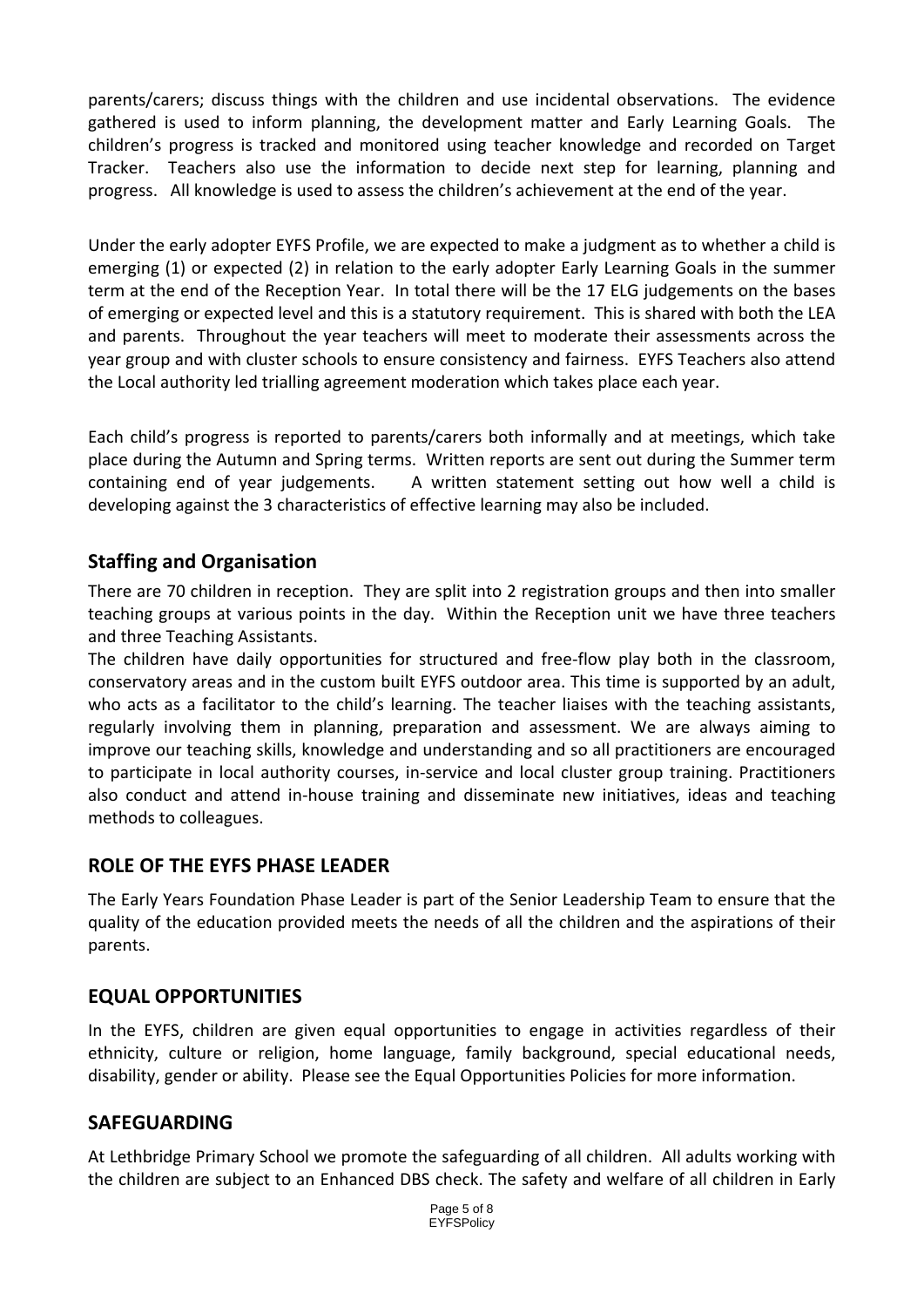Years is paramount to all the staff working at the school. It is important to us that all children in school are 'safe'. We aim to educate children on boundaries, rules and limits and to help them understand why these exist. We provide children with choices and believe that children should be allowed to take risks alongside being taught how to recognise and avoid hazards. We aim to protect the physical and psychological well being of all children. The school has policies and procedures which all staff follow in order for all children to feel safe and be safe. The school has a named designated safeguarding leads who can be contacted (via the school office) if you have any concerns about the safety of a child. Please see the relevant policies for more detail -Safeguarding and Child Protection Policy, Health and Safety Policy, E‐safety Policy, Behaviour Policy, Anti‐bullying Policy.

## **SEN**

Special Educational Needs are identified early and any necessary interventions are made swiftly with the help of the schools SENCO. We ensure the children's needs are met and that they continue to do well at school. Achievable targets will be set on the Early Years Provision map. The school also works closely with outside agencies to support children in school. (Please see the SEN policy for more detail)

#### **THE ROLE OF THE PARENT ‐ Parents and carers as partners**

We recognise that parents and carers are children's first and most enduring educators and we value the contribution they make. We understand and appreciate the role they have played, and their future role, in educating the children. We do this through:

- Engaging in dialogue about children before they start school;
- Providing a parent/child visit and an induction meeting during the term before the child starts school. A welcome pack is given which outlines the curriculum and school routines;
- Encouraging parents/carers to talk to the child's teacher if there are any concerns;
- Operating an "open door" policy, whereby parents/carers can come and discuss concerns and developments in an informal manner. We also have termly 'Stay and Play' sessions for parents/carers to join in with the activities in the classrooms;
- Encouraging the sharing of 'Magic Moments' at school by providing a record sheet to enable special moments and achievements at home to be recorded;
- Inviting adult helpers to support either in the reception class or in other classes in school; and to accompany children on school visits (subject to a DBS Check);
- Encouraging support from home through: sound practise, reading each night, making use of the word sheets sent home and to comment on reading progress in a home/school reading diary.

There is a formal meeting for parents/carers with the teacher in the Autumn and Spring terms to discuss the child's progress. A final report on the child's attainment and progress at the end of the Early Years Foundation Stage is also provided for parents.

All staff involved with the EYFS aim to develop good relationships with all children and parents, interacting positively with them and taking time to listen to them. At our school, the EYFS teachers act as a 'Key Person' to all children in EYFS, supported by the Teaching Assistants.

## **ADMISSION**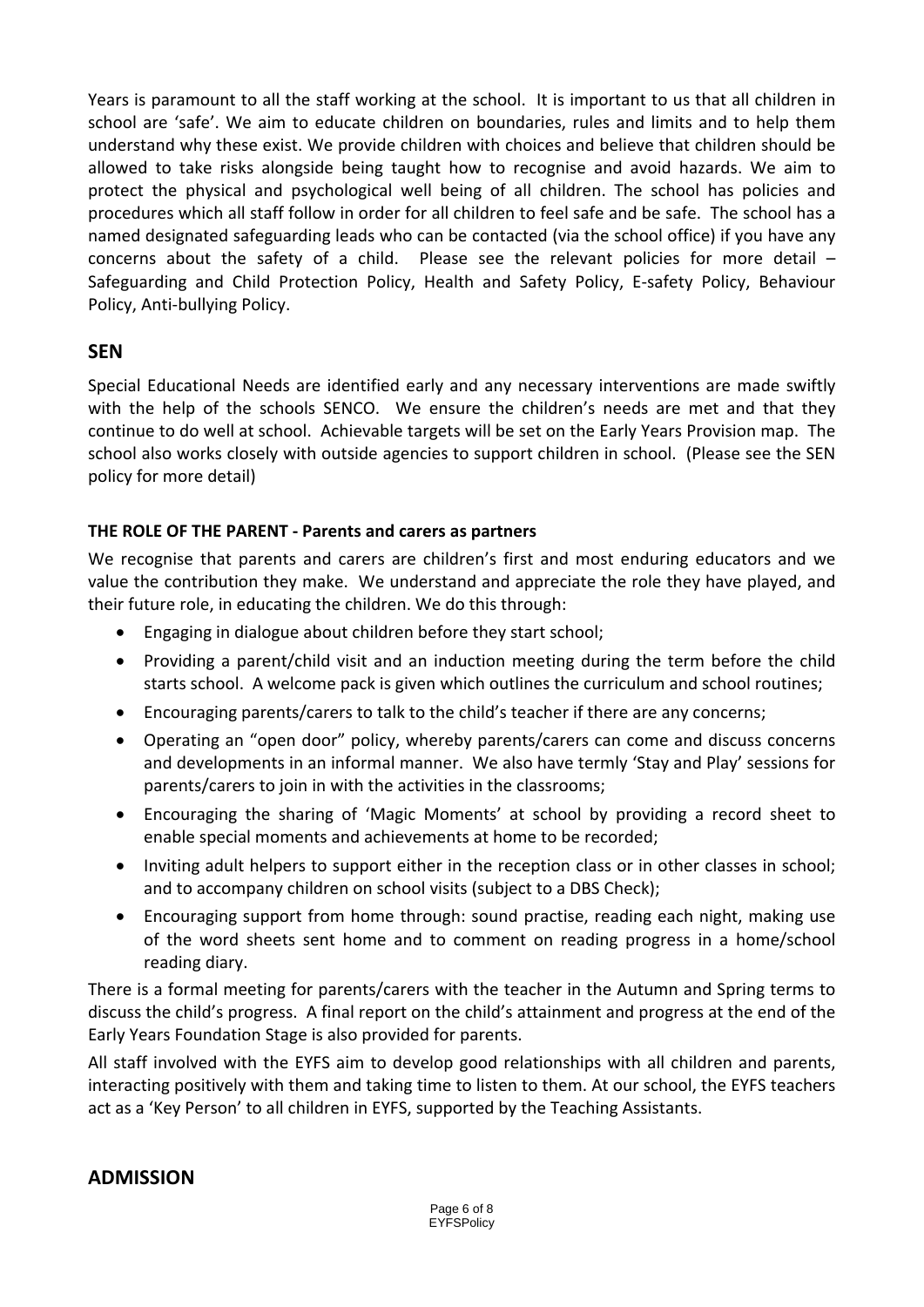Transition between pre‐school settings and school is planned carefully and carried out in a way which enables the children and parents/carers to move positively from one setting to the other.

When school places have been confirmed, members of the EYFS Team will visit the local preschool settings to meet the children and liaise with the pre‐school practitioners. Children from the local pre‐schools will also visit the school with their pre‐school practitioners to meet the EYFS staff and to see the EYFS classrooms. Children not attending any of the local pre‐school settings will have an opportunity to visit with their parents/ carers in a separate visit.

In addition to the above the children make a visit into school accompanied by their parent/carer where they will spend time with their teacher, teaching assistant and meet some of the other children who will be in their class. There is also a morning session which is unaccompanied in order for the children to meet their teacher and teaching assistant again and all of the other children who will be in their class.

**Lethbridge Primary School follows the admission procedures of Swindon Borough Council. Please see the information provided by the council about the dates that children entering** Reception can start. At present all children regardless of their birth date can begin full-time in **September.** However, parents can defer the time that their child enters within the year in accordance with the Swindon Borough Council guidelines.

Admission takes place gradually. In the week before they are admitted all the children make a morning visit within a small group to give them time to get to know their teacher and teaching assistant and to enable some informal assessment to take place, so the teacher gets to know them better.

During the first full week after their visits, all of the children will stay for the morning and will go home at lunchtime. In the second week, they will stay for the morning and lunchtime, going home after lunchtime finishes. In the third week the children will attend full time. We believe this enables children to become fully secure in their environment and enables them to have the best start to their schooling.

Throughout the year meetings are held by the EYFS teachers to introduce parents/carers to the school and to give more detail about phonics, reading, writing and maths in Early Years.

# **TRANSITION TO YEAR 1**

EYFS and year 1 teachers have worked together to make the transition from the Early Years Foundation Stage to Key Stage 1 as smooth as possible. Children are encouraged to develop independence throughout the reception year in preparation for Year 1.

We want to ensure that children remain as secure and confident as possible when transferring to KS1 and a new Curriculum. Therefore we do the following:

- Reception practitioners plan for more structured activities to be undertaken during the summer terms, encouraging less dependence on adult support;
- Reception children meet year 1 teachers during assembly, playtime and other whole school activities. There is also a transition timetable in term 6 which enables all classes to swap so that all the children in reception have met the Y1 teachers;
- Reception and year 1 teachers meet to discuss individual needs of children in July;
- Reception children visit their new Year 1 class and teacher for a morning session in July;
- The Story Time phonics programme and our school's approach to reading and spelling is continued through to KS1;